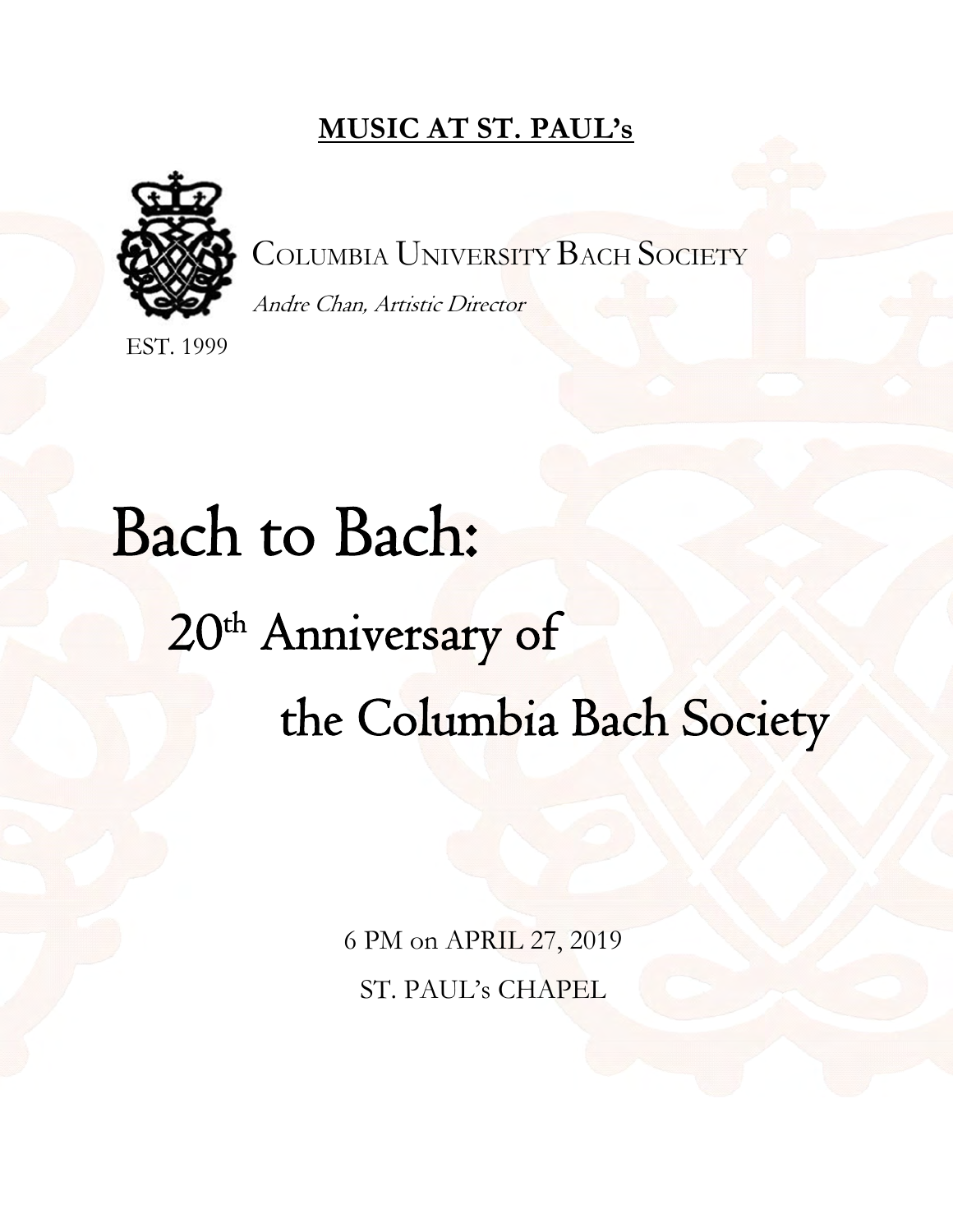#### **Dear Friends, Family, and Colleagues who are here with us today:**

Welcome to the celebration of this ensemble's 20<sup>th</sup> anniversary. Concerts at the end of the year tend always to be poignant, since some of us will be graduating this coming May. I must thank the President of the Board, Srinidhi, for your unending faith and relentless support in me — thank you for all your hard work over the years. My regards too to all graduating seniors: I urge you never to desert music, for it will never desert you — may you find repose in it, whatever heights you shall scale in the future. My best wishes to you ahead.

 I must also thank "America's Oldest College DJ," Teri Noel Towe, for displaying a manuscript, partially in Bach's hand, of the organ part of Cantata BWV 7, Christ unser Herr zum Jordan kam, at this occasion of celebrating Bach (see two links on the back cover to read more about this incredible artefact!). My regards also to Sonia Sorentini in the Art History and Archaeology Department for helping us display it. Thank you also to Julian Holmes of the Office of the Chaplain - great to have you playing with us!

It has been a true joy to serve you with music over this past season, and I look forward to bringing you ever more music. Until next fall — semper excelsior *!*

> Yours truly, Andre Chan, artistic director

#### **Bach Society Executive Board, 2018-19**

The Executive Board

| President      | Srinidhi Bharadwaj<br>Kiran Singh-Smith |  |
|----------------|-----------------------------------------|--|
| Vice President |                                         |  |
| Secretary      | Jenny Jin                               |  |
| Treasurer      | Nicole Sim                              |  |
|                |                                         |  |

| The Extended Board |  |
|--------------------|--|
|                    |  |

| Orchestra Manager          | Rebecca Stephen, Lily Parker |
|----------------------------|------------------------------|
| <i>Chorus Manager</i>      | Vanessa Ho                   |
| <i>Social Events Chair</i> | Madelyn Baker                |
| Webmaster                  | Jennifer Fang                |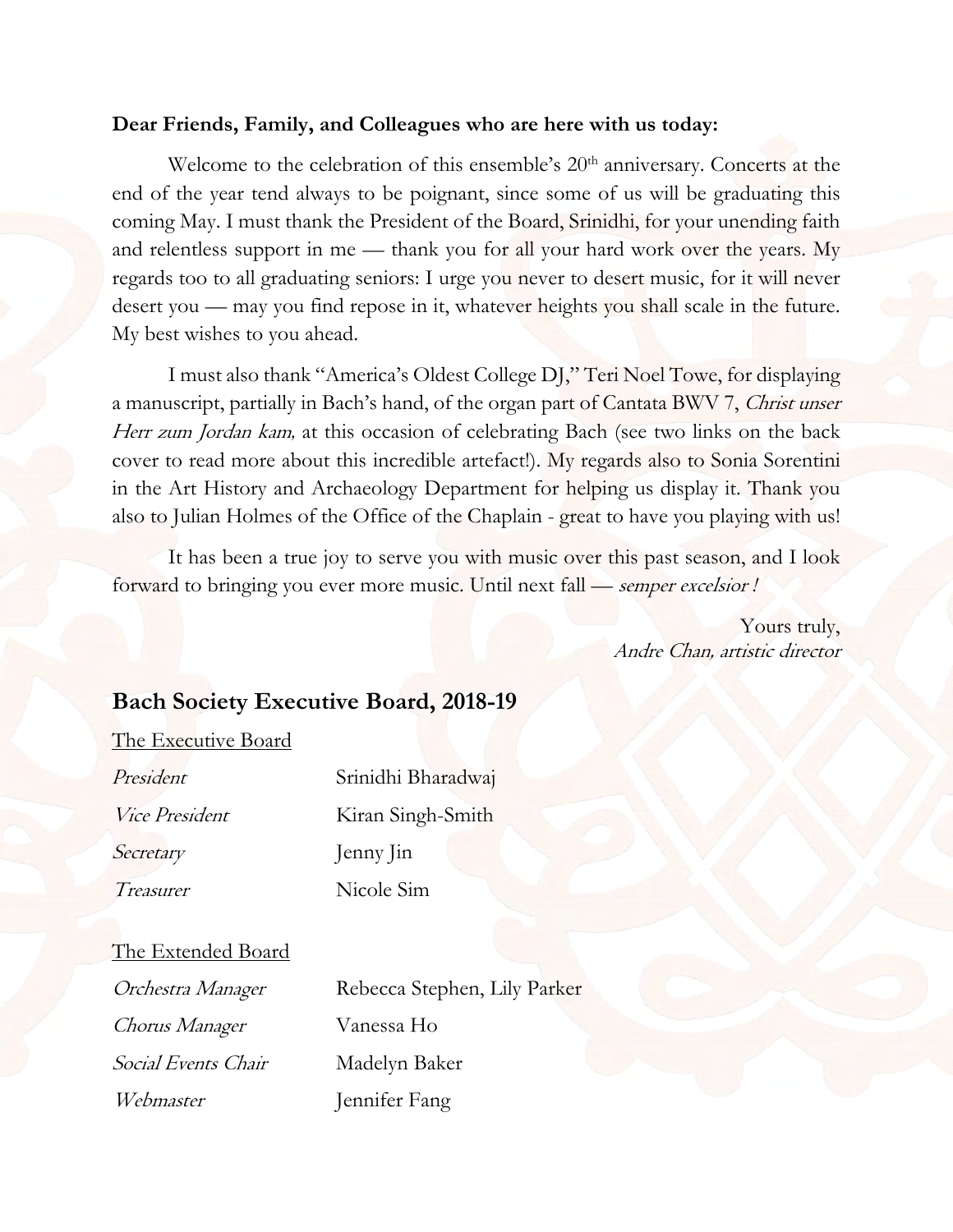## *Program*

**Three Chorales from St. Mark Passion, J. S. Bach** (1685-1750)

#### **Flute Concerto in d minor,** Wq. 22 (ca. 1747) **C. P. E. Bach** (1714-1788)

- 
- 2. Un poco Andante.
- 3. Allegro di molto.

*~* intermission *~* 

#### **Mass in g minor,** BWV 235 (ca. 1738-9) **J. S. Bach**

- 
- 
- 
- 4. Domine Fili
- 5. Qui tollis
- 6. Cum Sancto Spiritu

BWV 247 (ca. 1731) Lex Baird, Evangelist

1. Allegro. Madelyn Baker, *flute* 

1. Kyrie eleison Jessica Edgar, soprano 2. Gloria in excelsis Deo Cindy Wang, alto 3. Gratias agimus tibi Herbert Rimerman, bass

The program will last approximately 1 hour 15 minutes, with a 15-minute intermission.

## Special thanks to*:*

Julian Holmes and Staff at St. Paul's Chapel Columbia University Music Performance Program Teri Noel Towe at WKCR 89.9FM NY Columbia University Art History and Archaeology Department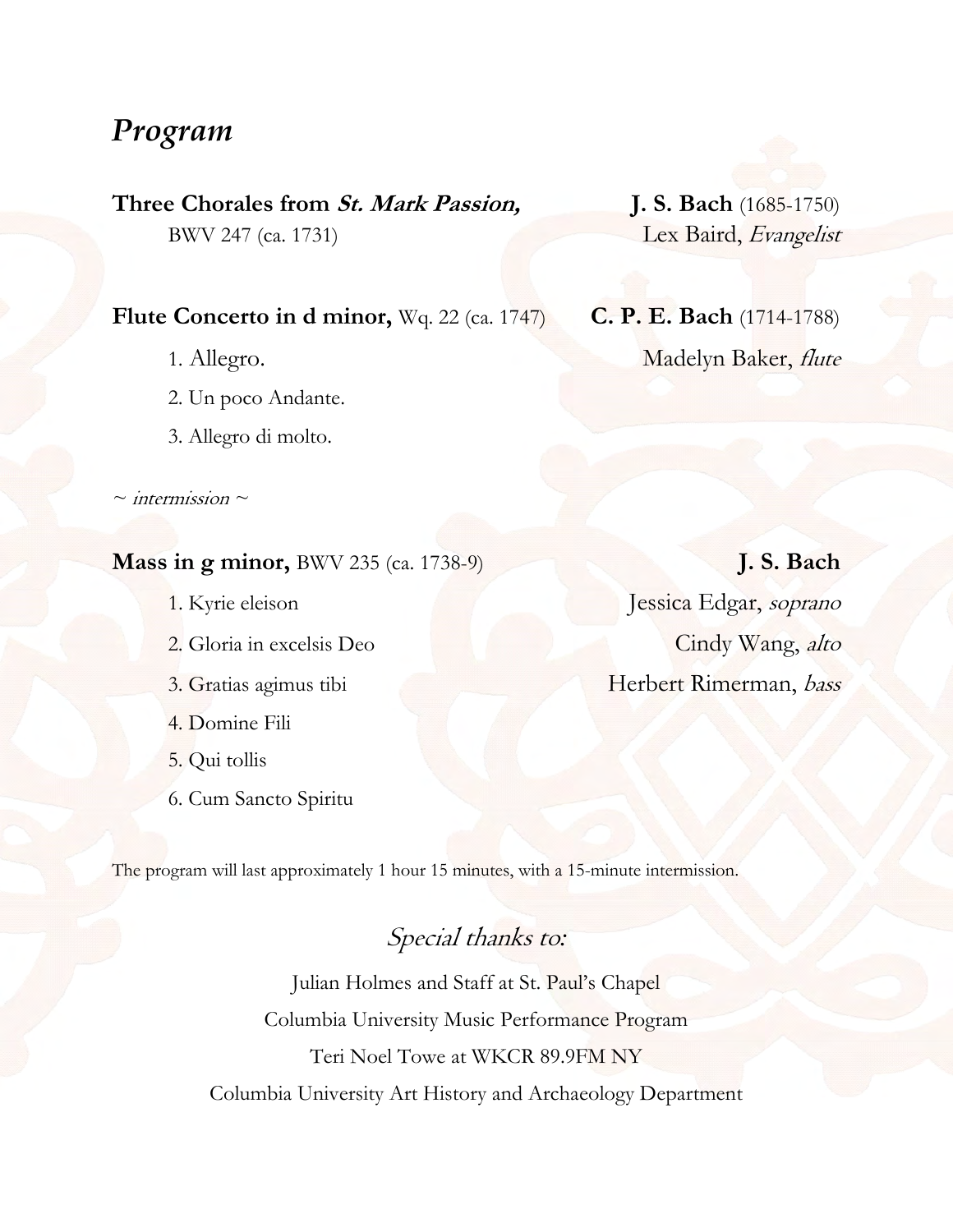## *Text and Translations*

Libretto from the St. Mark Passion, Nr. 2-7

#### **2a. Evangelist**

Und nach zween Tagen war Ostern, und die Tage der süßen Brote. Und die Hohenpriester und Schriftgelehrten suchten, wie sie ihn mit Listen ergriffen und töteten. Sie sprachen aber:

#### **2b. Chor**

Ja nicht auf das Fest, dass nicht ein Aufruhr im Volk werde.

#### **2c. Evangelist**

Und da er in Bethanien war, in Simonis, des Aussätzigen Hause, und saß zu Tische, da kam ein Weib, die hatte ein Glas mit ungefälschtem und köstlichem Narden-Wasser: und sie zerbrach das Glas, und goss es auf sein Haupt. Da waren etliche, die wurden unwillig, und sprachen:

#### **2d. Chor**

Was soll doch dieser Unrat? Man könnte das Wasser mehr denn um dreihundert Groschen verkauft haben, und dasselbe den Armen geben.

#### **2e. Evangelist**

Und murreten über sie.

#### **2a. Evangelist**

And in two days was Passover, and the festival of the unleavened bread. And the high priests and scribes sought a way for them to seize him and kill him by stealth. They said, however:

#### **2b. Chorus**

Yet not during the feast, lest there be an uproar among the people.

#### **2c. Evangelist**

And while he was in Bethany, in the house of Simon the leper, and sat at table, a woman came who had a vial with purified and costly perfume water: and she broke open the vial and poured it out on his head. There were several who were against this, and said:

#### **2d. Chorus**

What is the meaning of this rash act? This water could have been sold for better than three hundred groshen, and the money given to the poor.

#### **2e. Evangelist**

And they muttered against her. (Mark 14.1-5)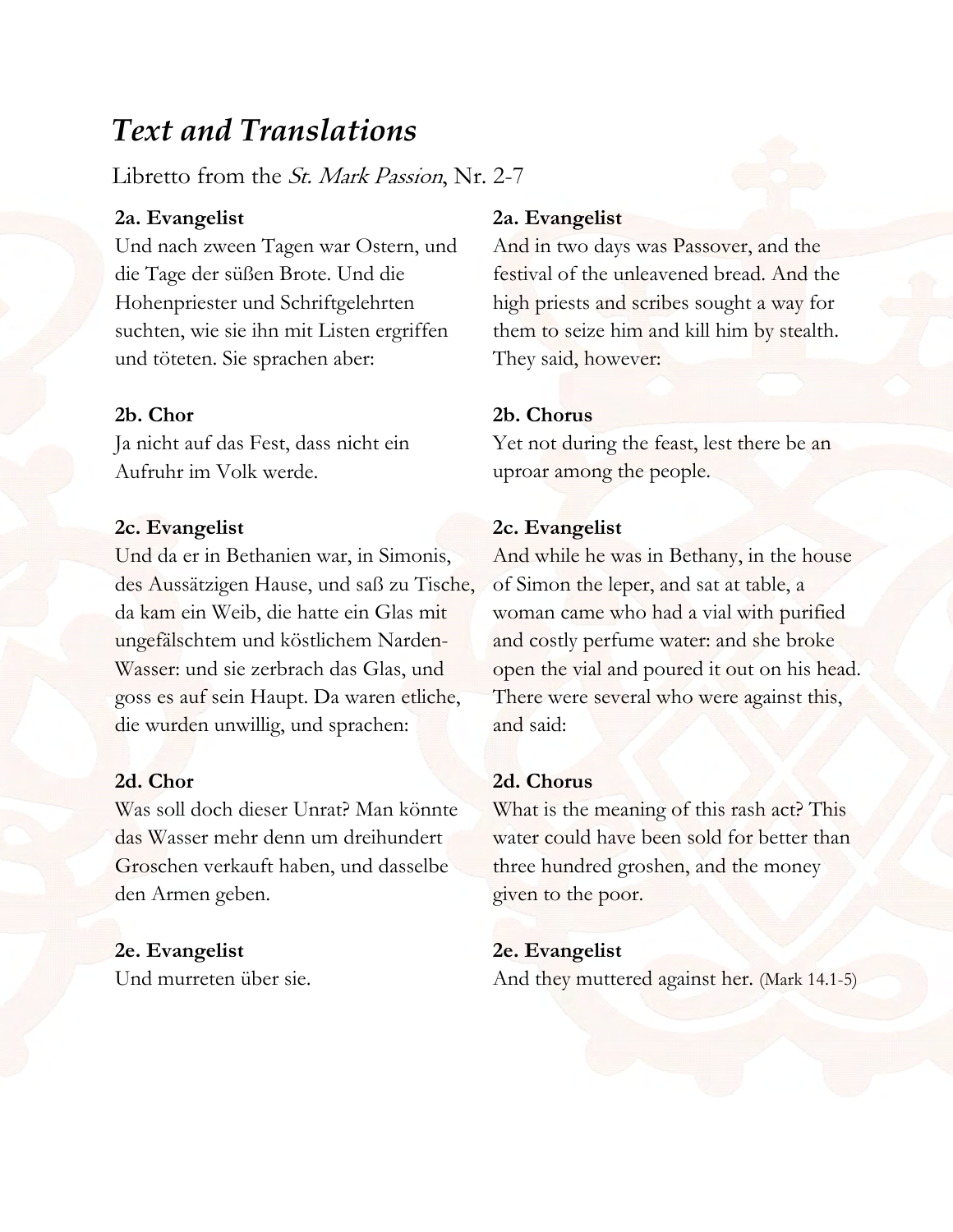#### **3. Choral**

**Sie stellen uns wie Ketzern nach, Nach unserm Blut sie trachten, Noch rühmen sie sich Christen auch, Die Gott allein groß achten. Ach Gott! Der teure Name dein, Muss ihrer Schalkheit Deckel sein, Du wirst einmal aufwachen.** 

#### **4. Evangelist**

Jesus aber sprach:

#### **Jesus**

Lasset sie zufrieden; was bekümmert ihr sie? Sie hat ein gutes Werk an mir getan. Ihr habt allezeit Arme bei euch, und wenn ihr wollt, könnt ihr ihnen Gutes tun; mich aber habt ihr nicht allezeit! Sie hat getan, was sie konnte; sie ist zuvor gekommen, meinen Leichnam zu salben zu meinem Begräbnis. Wahrlich, ich sage euch: Wo dies Evangelium gepredigt wird in aller Welt, da wird man auch das sagen zu ihrem Gedächtnis, was sie jetzt getan hat.

#### **Evangelist**

Und Judas Ischariot, einer von den Zwölfen, ging hin zu den Hohenpriestern, dass er ihn verriete. Da sie das höreten, wurden sie froh, und verhießen ihm das Geld zu geben. Und er suchte, wie er ihn füglich verriete.

**3. Chorale They pursue us as heretics, They seek our blood; They even claim to be Christians, Who alone hold God in awe. Ah God, that your precious name Should shield over their mischief; One day you will awaken.** 

**4. Evangelist** But Jesus said*:*

#### **Jesus**

Leave her in peace; why do you trouble her? She has done a good deed for me. You will have the poor with you always, and whenever you wish, you can do good for them; but you will not always have me! She has done what she could; she has come forth to anoint my body for my burial. Truly I say to you: wherever this Gospel will be preached in the whole world they will tell, in her memory, what she has done.

#### **Evangelist**

And Judas Ischariot, one of the twelve, went in to the high priests, to betray him. When they heard this, they were glad, and promised to give him money. And he sought for a way to accomplish the betrayal. (Mark 14.6-11)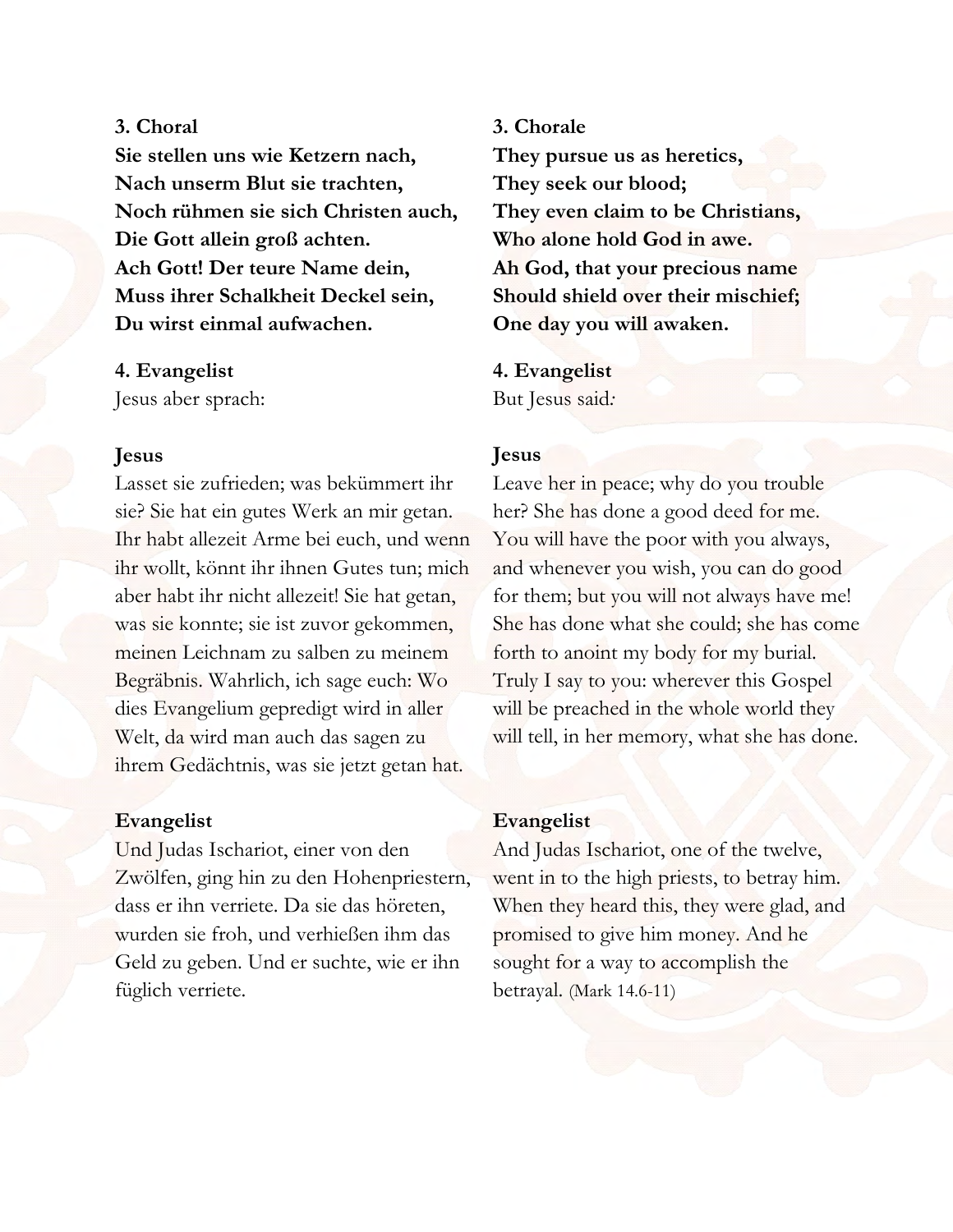#### **5. Choral**

**Mir hat die Welt trüglich gericht', Mit Lügen und mit falschen G'dicht, Viel Netz und heimlich Stricke. Herr, nimm mein wahr, In dieser G'fahr, B'hüt mich vor falschen Tücken.** 

#### **6a. Evangelist**

Und am ersten Tage der süßen Brote, da man das Osterlamm opferte, sprachen seine Jünger zu ihm:

#### **6b. Chor**

Wo willst du, dass wir hingehen, und bereiten, dass du das Osterlamm essest?

#### **6c. Evangelist**

Und er sandte seiner Jünger zween, und sprach zu ihnen:

#### **Jesus**

Gehet hin in die Stadt, und es wird euch ein Mensch begegnen, der trägt einen Krug mit Wasser, folget ihm nach, und wo er eingehet, da sprecht zu dem Hauswirt: der Meister lässt dir sagen: Wo ist das Gasthaus, darin ich das Osterlamm esse mit meinen Jüngern? Und er wird euch einen großen Saal zeigen, der gepflastert und bereitet ist, daselbst richtet für uns zu.

#### **Evangelist**

Und die Jünger gingen aus, und kamen in die Stadt, und funden, wie wie er ihnen

#### **5. Chorale**

**The world has judged me deceitfully, With lies and false statements, Many traps and secret snares. Lord, perceive me truthfully In this danger; Protect me from malicious falsehoods!** 

#### **6a. Evangelist**

And on the first day of unleavened bread, when the Passover lamb was offered, his disciples said to him:

#### **6b. Chorus**

Where do you want us to go to prepare for you to eat the Passover lamb?

#### **6c. Evangelist**

And he sent his twelve disciples, and he said to them:

#### **Jesus**

Go into the city, and a certain person will encounter you, who will bear a jar of water; follow him, and where he enters, say this to the owner: the Master says to you: where is your guest hall, within which I may eat the Passover with my disciples? And he will show you a large hall, which is furnished and ready; set this up for us.

#### **Evangelist**

And the disciples went out, and into the city, and found it as Jesus had said, and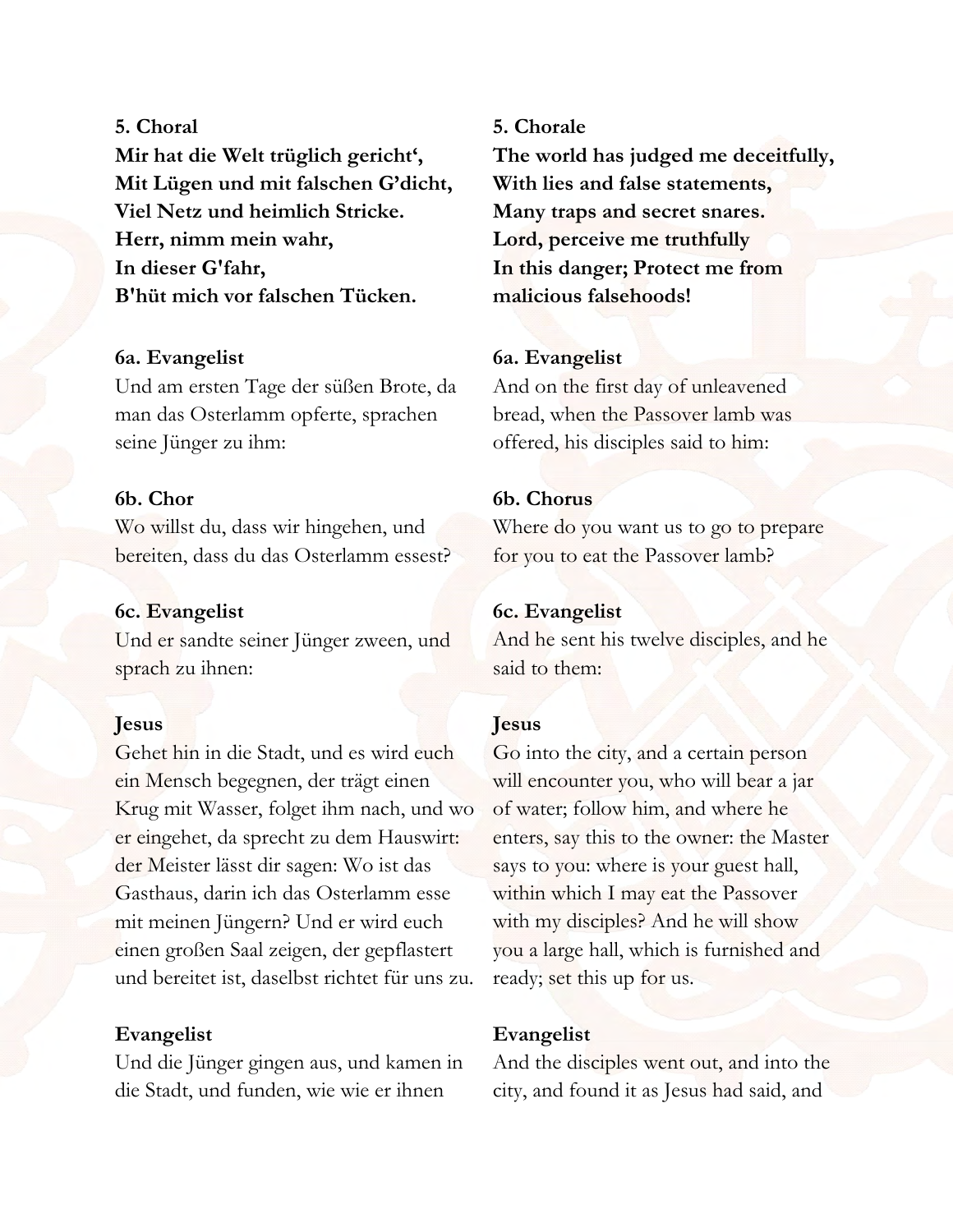gesagt hatte, und bereiteten das Osterlamm. prepared the Passover feast. And in the Am Abend aber kam er mit den Zwölfen. Und als sie zu Tische saßen, und aßen, sprach Jesus:

#### **Jesus**

Wahrlich, ich sage euch, der mit mir isset, wird mich verraten.

#### **Evangelist**

Und sie wurden traurig, und sagten zu ihm, And they were sorrowful, and said to einer nach dem andern:

#### **6d. Chor**

Bin ich's:

**Evangelist**  Und der andere:

**Alterus** Bin ich's?

#### **7. Choral**

**Ich, ich und meine Sünden, Die sich wie Körnlein finden Des Sandes an dem Meer. Die haben Dir erreget Das Elend, das Dich schläget, Und das betrübte Marter-Heer.**  evening he arrived there with the twelve. And as they sat at the table and ate, Jesus said:

#### **Jesus**

Truly I say to you: one who eats with me will betray me.

#### **Evangelist**

him, one after the other:

**6d. Chorus** is it I:

**Evangelist** and the other:

**The Other** Is it I? (Mark 14.12-19)

**7. Chorale I, I and my sins, That can be found like the grains Of sand by the sea, These have brought you This misery that assails you, And this tormenting martyrdom.**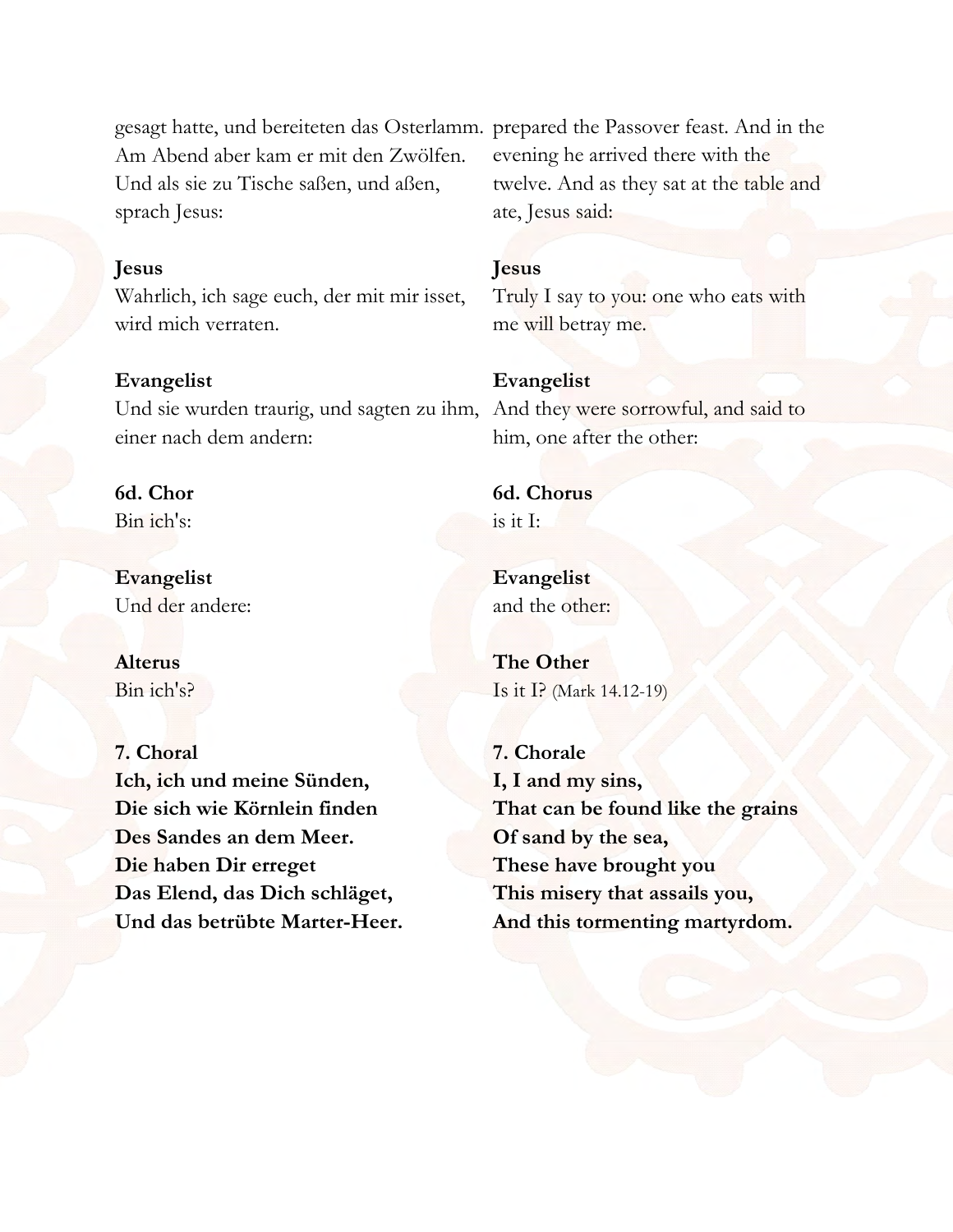#### **Ordinarium Missae**

#### **I. KYRIE**

#### **II. GLORIA**

 et in terra pax hominibus and peace on Earth bonae voluntatis. to people of good will.

**3.** Gratias agimus tibi propter We give Thee thanks for magnam gloriam tuam. Thy great glory. Domine Deus, Rex coelestis, Lord God, Heavenly King, Deus, Pater omnipotens. God, all-powerful Father.

 Jesu Christe, Domine Deus. Jesus Christ, Lord God. miserere nobis. the world, pity us.

**5.** Qui tollis peccata mundi, Thou who bearest the sins of suscipe deprecationem nostram. the world, receive our prayer. Qui sedes ad dexteram Patris, Thou who sittest at the right miserere nobis. hand of the Father, pity us. Dominus, tu solus Thou alone the Lord, Thou

**1.** Kyrie eleison, Lord, have mercy, Christe eleison, Christ, have mercy.

**2.** Gloria in excelsis Deo, Glory to God in the highest, Laudamus te, Benedicimus te, We praise Thee, We bless Thee, Adoramus te, Glorificamus te. We adore Thee, We glorify Thee.

**4.** Domine fili unigenite, Lord the Only-Begotten Son Agnus Dei, Filius Patris. Lamb of God, Son of Father. Qui tollis peccata mundi, Thou who bearest the sins of

Quoniam tu solus sanctus, For Thou alone art Holy, Tu solus altissimus, Jesu Christe. **alone the highest**, Jesus Christ.

**6.** Cum Sancto Spiritu, With the Holy Spirit, in the in gloria Dei Patris. Amen. Glory of God the Father, Amen.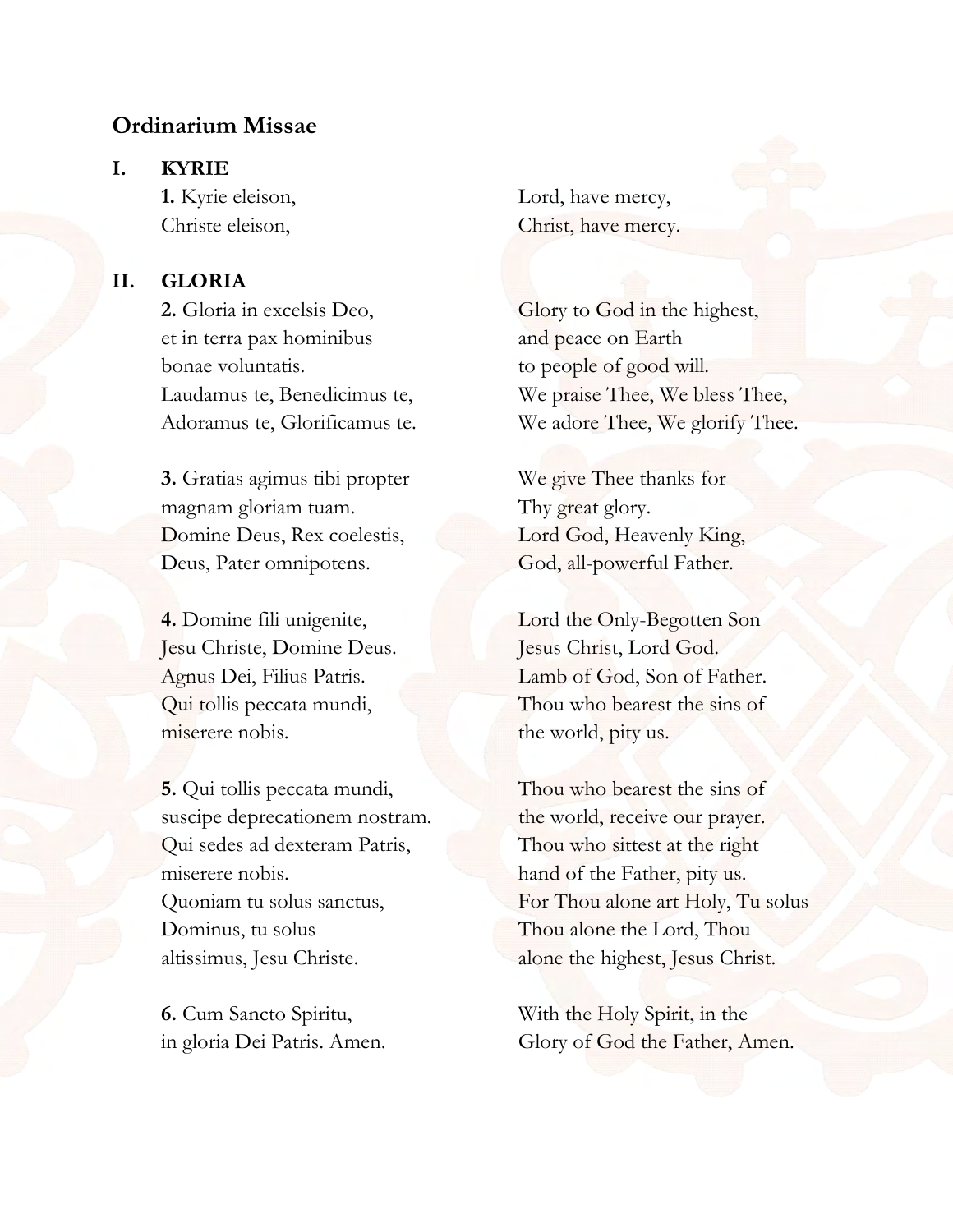## *Program Notes*

## **Three Chorales from St. Mark Passion, J. S. Bach** (1685-1750)

BWV 247 (ca. 1731)

The gospel of Mark, the oldest of the four gospels included in the New Testament, holds particular theological and historical value in the Christian canon, since it is now accepted that the gospels of Luke and Matthew originate from Mark (these three are hence referred to as the "Synoptic" Gospels). In the Bach canon, however, the setting of the passion of Christ according to Mark's gospel represents a gap in the extant oeuvre. In C.P.E. Bach's records of his late father, J.S. Bach composed five passions in his lifetime, one for a double chorus (namely, the St. Matthew Passion, BWV 244). The other passion which survives to this day, *St. John Passion* BWV 245, exists in several different versions, since J.S. altered the piece repeatedly for Easter performances over the years as cantor at St. Thomas Church in Leipzig. Beyond the hypothetical one composed in his early days in Weimar and a spurious *St. Luke Passion*, the St. Mark Passion BWV 247 is the remaining enigma. What alone remains to us is the libretto, published by Bach's trusted librettist Picander (Christian Henrici) in 1732.

 From this libretto, we know the scope and length of the original work, and that the first performance of this setting was given on Good Friday, 23 March 1731. Over the last century, scholars have come to accept that Bach's St. Mark Passion was probably a parody, in that he reuses previously composed material. This discovery was first made by Wilhelm Rust in 1873, who realized that two choral movements and three arias in the Picander libretto coincide metrically directly with J.S.'s *Trauerode* BWV 198, a secular funeral cantata from 1727. The fact that it was rarely performed strengthens the possibility that J.S. recycled its material. The chorale settings of this passion have also been identified in the printed collections of Bach chorales revised and published by C.P.E. in 1784-1787. Despite this reconstructive work, there are still two arias, and all of the Passion narrative (in the form of recitative and choruses) which are entirely lost. It is quite possible that J.S.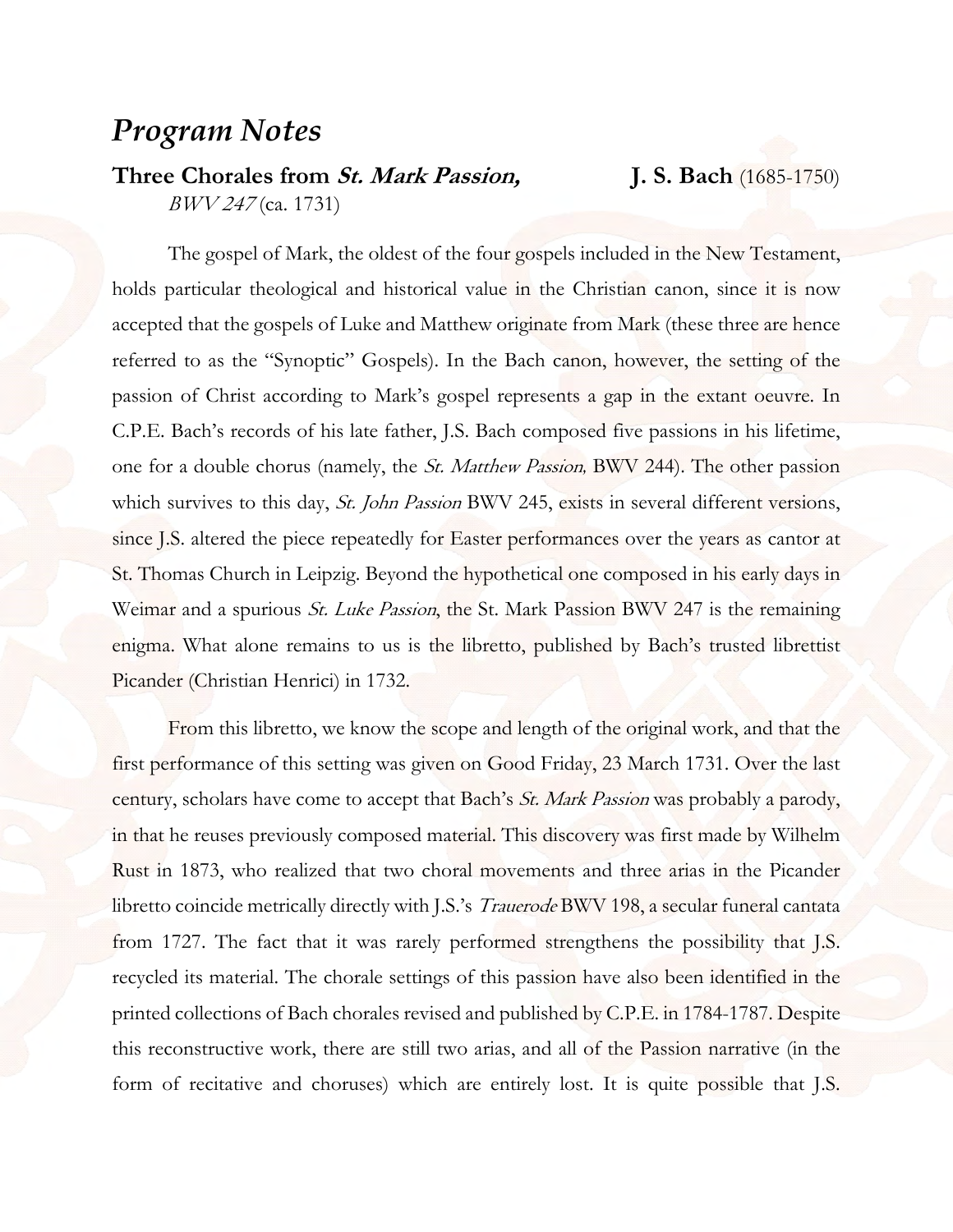composed some unique material just for this occasion. Many attempts have been made recently to complete the work, whether by composing recitatives anew or adapting them from the settings of Matthew and John by Bach and others. Today's performance will only feature the first three chorales of this Passion; the lost chorus and recitative sections, taken from the text of Mark in the Bible, will be read in English (the German libretto, which Bach set to music, is provided above).

#### **Flute Concerto in d minor,** Wq. 22 (ca. 1747) **C. P. E. Bach** (1714-1788)

C.P.E. Bach is one of Bach's most prolific sons, and arguably the most loyal, for he labored to secure and maintain his father's musical estate and legacy. Without his work in collecting his father's manuscripts (especially from C.P.E.'s brother W.F. Bach, who died a pauper), many works of the incredible mind of J.S. Bach might not have survived the cruel passage of time. In fact, much of what the 'Berlin Bach' left behind of his father and himself can be traced directly to the Berlin Sing-Akademie, headed by Carl Zelter in 1800. After Anna Carolina, daughter of C.P.E., died in 1804, the entire estate of manuscripts was purchased in auction and donated to the Berlin Sing-Akademie by none other than Abraham and Lea Mendelssohn, the parents of Felix and Fanny Mendelssohn Bartholdy. Zelter (not coincidentally) was the two children's music teacher. (Harvard scholar Christoph Wolff's essay on the close connection between the Bach and Mendelssohn extended families, titled "A Bach Cult in Late-Eighteenth-Century Berlin: Sara Levy's Musical Salon," is highly recommended.)

 Aside from C.P.E.'s importance to securing his father's legacy, his own compositional style was influential in its own right. To use the present Flute Concerto in d-minor as an example, we see the innovative use of the minor-mode, fast repeated notes, and jumping leaps in pitch in the melody. Less than 20 years later, Haydn would adopt C.P.E.'s methods in his own quartets and symphonies in a style often (mistakenly) referred to as his "Sturm und Drang" period. So if this concerto reminds you of Haydn, it is because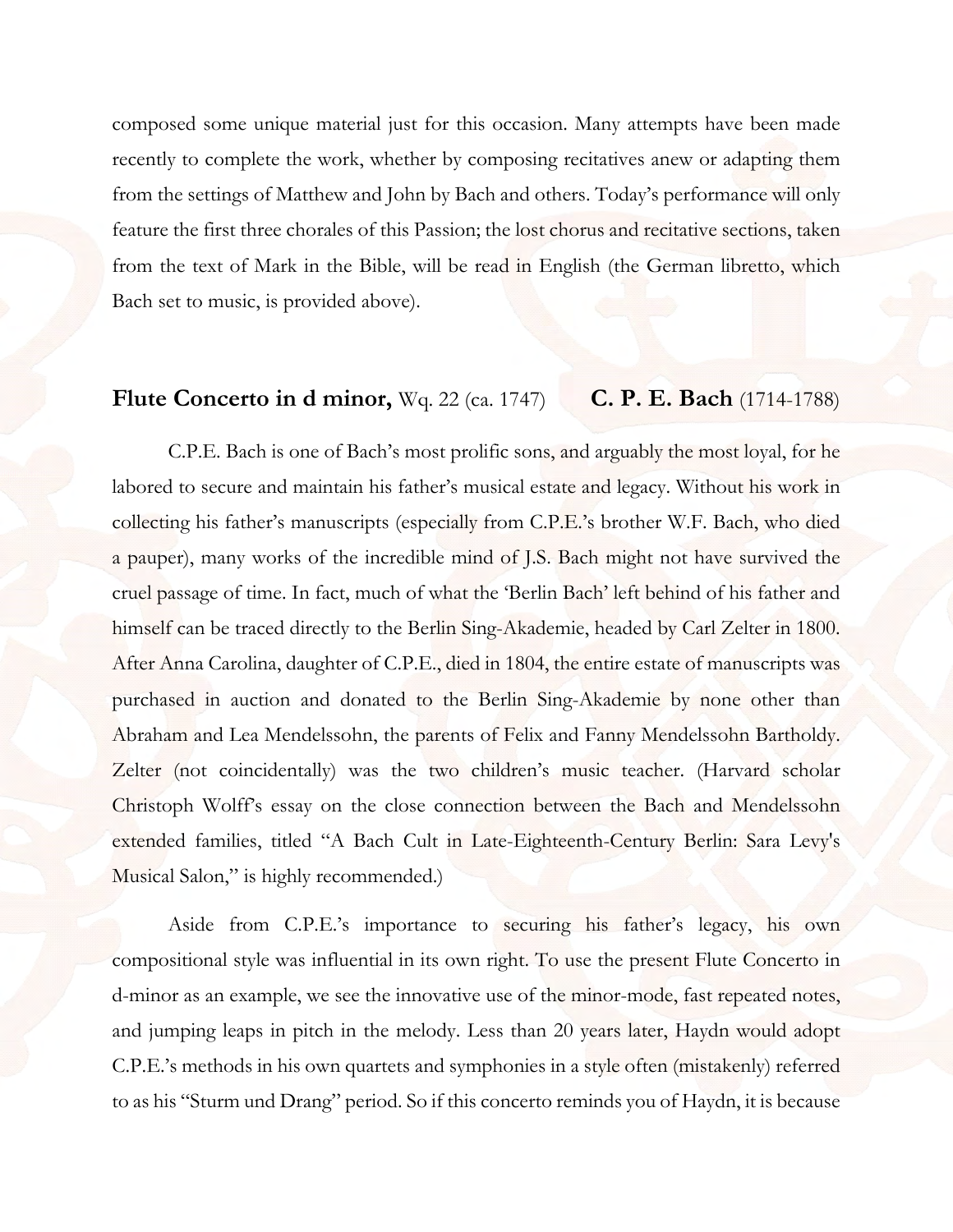Haydn is heavily influenced by C.P.E. Bach. This flute concerto Wq. 22 is one of many composed by C.P.E., and is noted for its virtuosic writing in the solo part, not least because the key of d-minor, and its parallel D-major in the slow movement, occupy the brightest range of the Baroque transverse flute. Although the concerto, like other C.P.E. flute concertos, has been erroneously thought to have been derived from an earlier keyboard concerto, it is especially clear in this case that the ornamentation stem from the flute perspective. The extant manuscript for the harpsichord concerto simply reworks the ornaments of the flute for the right-hand of the keyboard, and the left-hand consists entirely of the continuo line. With its intense, fast-paced outer movements and the lyric slow movement, this concerto sees C.P.E. borrow all of his father's mastery in woodwind writing; it is truly a hidden gem, one that has deservedly gained more exposure in the classical music world in recent years.

#### **Mass in g minor,** BWV 235 (ca. 1738-9) **J. S. Bach**

In between 1733 and 1740, J.S. Bach composed a total of five masses all similar in structure. Each of them consists only of the Kyrie and the Gloria of the Ordinarium. The Kyrie is divided into three thematic portions, and the Gloria into five movements, the first and last of which (*Gloria in excelsis Deo* and *Cum Sancto Spiritu*) are designated to the choir. This unique structure (in that only the Kyrie and Gloria are sung) is in fact the common liturgical norm of contemporaneous Catholic churches in Germany, and especially at the court of Dresden, at which Bach repeatedly, and unsuccessfully, sought a titled position.

 Of these five masses, the first one — dedicated in 1733 to Friedrich August II, the Elector of Saxony in Dresden — was later re-worked into a full-fledged mass, the nowrenowned Mass in b minor. The b minor Mass, in its overwhelming might and depth, has come to overshadow its younger siblings, and remains one of Bach's most iconographic Latin choral work. The four smaller masses, however, are by no means unimportant liturgically in Bach's time, despite being in Latin. According to church manuals of the day,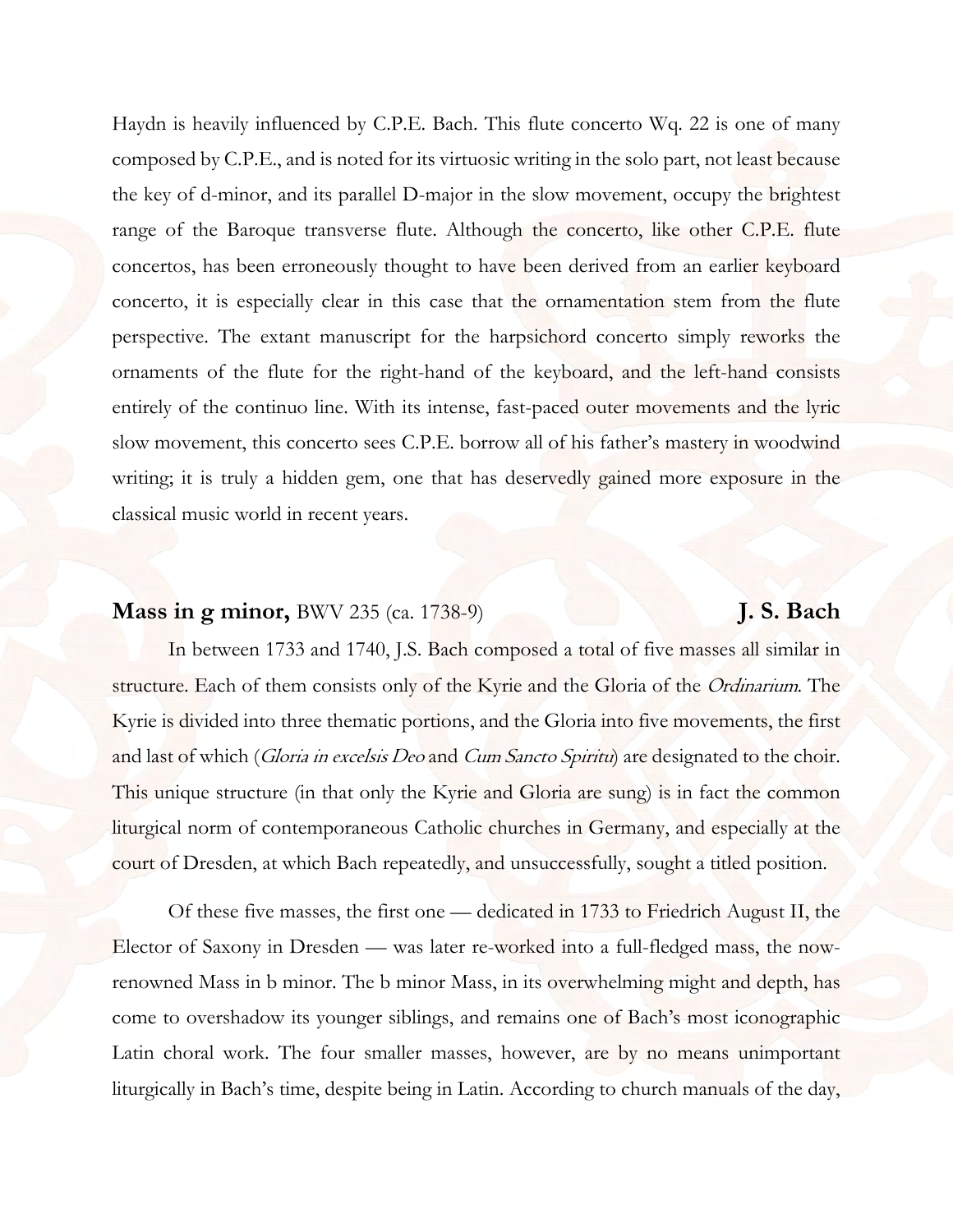not only are the Kyrie and Gloria expressly allowed to be sung in Latin (the Kyrie in Greek) with music, but so are feast days celebrated in Latin (e.g. both J.S. and C.P.E.'s Magnificat settings) with full orchestral accompaniment. It is however also true that these masses employ material from previously written cantatas, i.e. parody composition, a common practice seen also in St. Mark Passion BWV 247 (though arguably that takes nothing away from the genius and industry which Bach embodies). In the case of the present Mass in g minor, all six movements originate from three separate cantatas composed in 1726. The Kyrie comes from the opening movement of Herr, deine Augen sehen nach dem Glauben*,* BWV 102, while the *Gloria in excelsis Deo* comes from the opening chorus of *Alles nur nach* Gottes Willen, BWV 72. All remaining movements are reworked from *Es wartet alles auf* dich, BWV 187. Most notably, the tenor aria *Qui tollis* was based on a soprano aria Gott versorget alles Leben, while the two other arias remain as solos for bass and alto respectively. In tonight's performance, this tenor aria in the mass will be sung by the soprano Jessica Edgar, in an attempt to elucidate more clearly these connections in the composition history of this mass. I hope you enjoy the performance tonight, and thank you for joining us again.

 $- A.C.$ 

## *Artist Biographies*

**Madelyn Baker, flute,** is a senior at Barnard studying music and psychology. She has been playing the flute for ten years and currently studies with Sue Ann Kahn through the Columbia Music Performance Program. Madelyn has been a member of the Columbia Bach Society for four years and has been on the board for three years as treasurer and social chair. At Columbia, Madelyn has also been a member of the Music Performance Program ensembles, Columbia Classical Performers, Columbia New Music and is the music director of the Barnard Flute Choir. In the fall, Madelyn will begin studying at Weill Cornell, where she will be pursuing a Ph. D. in neuroscience.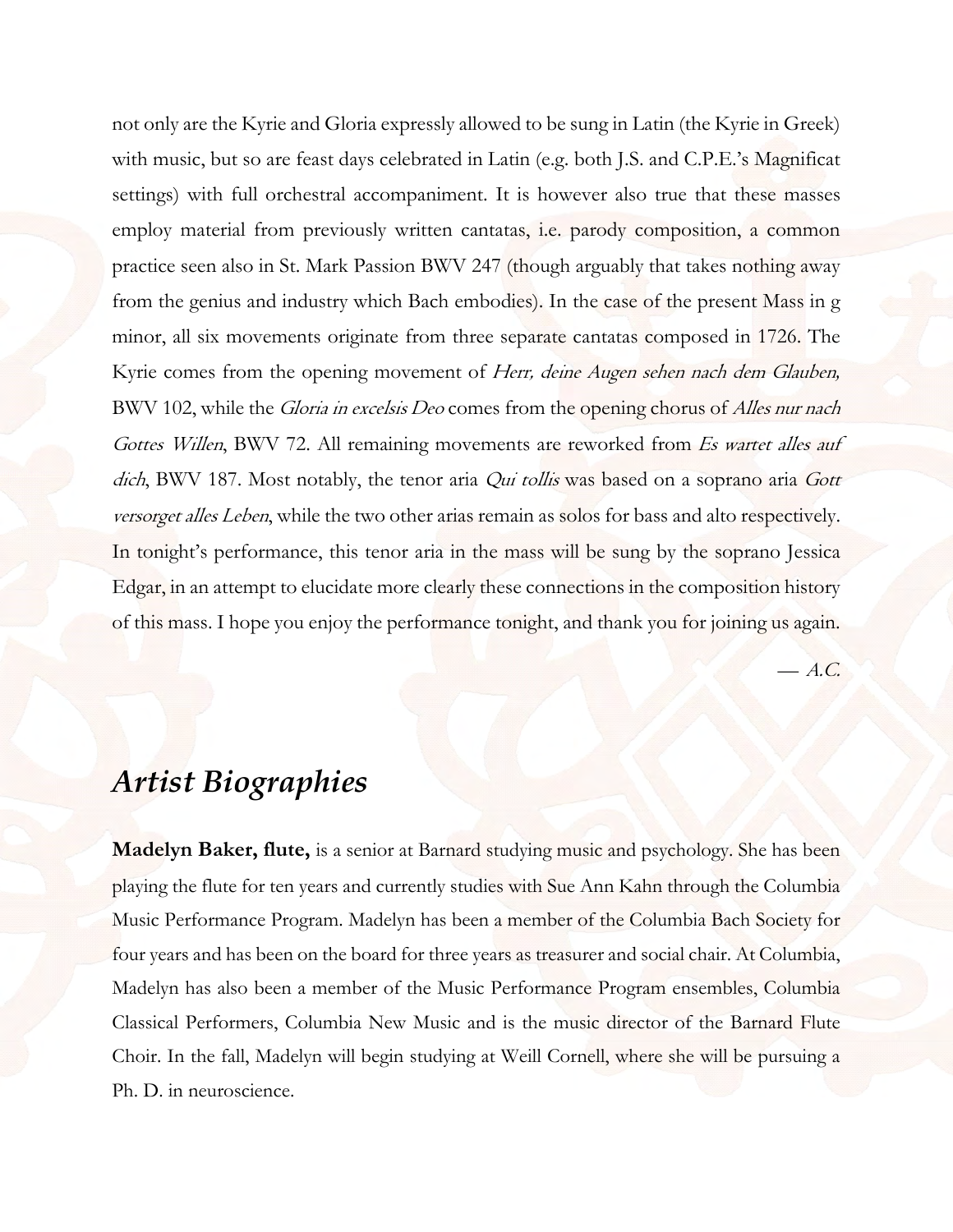**Jessica Edgar, soprano,** is a senior in Columbia College studying music and psychology. She studies voice and classical piano through Columbia University and Barnard College. Last year she completed the Oxbridge Scholar program studying musicology at St. Anne's College, Oxford. There, she was a choral scholar with Keble College Chapel Choir, and sang with the Choir of Queen's College Oxford, the Rodolfus Choir and Schola Cantorum of Oxford for which she traveled to Beijing, China to compete in the 14th China International Chorus Festival. Jessica currently sings professionally in New York City for Ghostlight Chorus NYC and is a substitute for the choir at St. Bartholomew's Church. She hopes to pursue a doctorate in psychology research, mainly in auditory perception and acoustics pertaining to choral singing. Originally from Cape Cod, Jessica loves the beach in winter, books about music and singing with her two sisters.

**Cindy Wang, alto,** is a freshman in SEAS. Originally from Singapore, she has performed in the Esplanade Recital Studio, singing Vilja Lied from Lehar's The Merry Widow. She also completed Performance Diplomas (Associate and Licentiate with Distinction in voice and piano respectively) with Trinity College London when she was 13, singing a repertoire which included pieces such as Ach, ich fühl's (Mozart) and Let the Bright Seraphim (Handel). At Columbia, Cindy is part of the Bach Society, New Opera Workshop (NOW), and Barnard-Columbia (BC) Chamber Singers. She played Speaker in NOW's Spring 2019 production of Mozart's Die Zauberflöte, and Neart in BC Chamber's Fall 2018 presentation of O'Dwyer's Irish opera *Eithne*. Academically, Cindy is currently pursuing her interest in biomechanics, engaging in research to improve the recovery outcomes of anterior cruciate ligament (ACL) replacement surgeries in the knee.

**Herbert Rimerman, bass,** is a first-year at Columbia studying classics. He specializes in sacred repertoire and German and French art song. He has sung with conductor Ken-David Masur (currently music director of the Milwaukee Symphony Orchestra) at the Koussevitzky Music Shed at Tanglewood, the summer home of the Boston Symphony Orchestra. Previous performances include Bach's Coffee Cantata BWV 211, Mozart's Great Mass in c minor, and Fauré's Requiem. He currently studies with baritone Colin Levin in New York.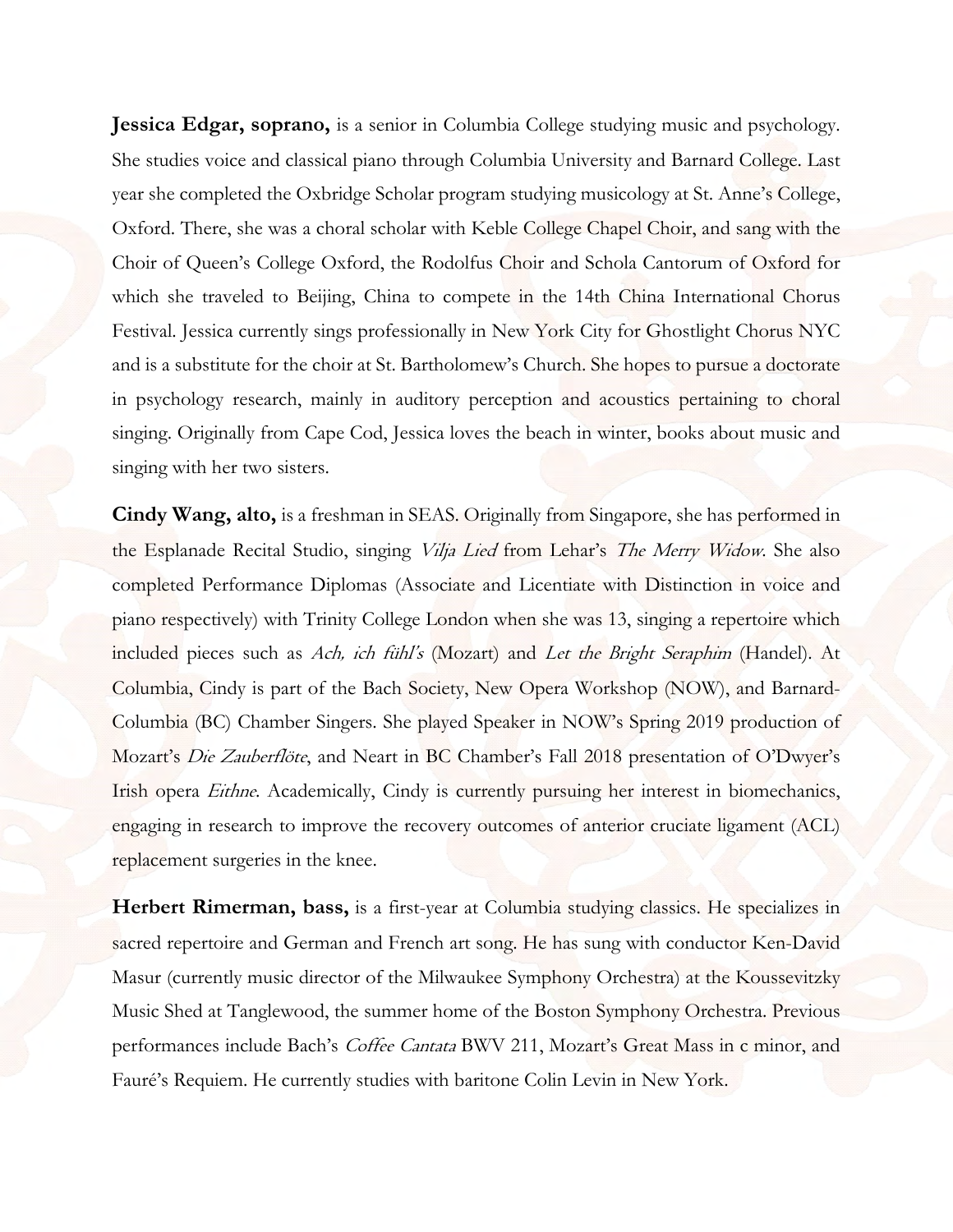#### **Andre Chan, Artistic Director**

Lok Sang Andre Chan is a sophomore at Columbia University, majoring in music and philosophy. Born in Hong Kong, Chan discovered his love for conducting and music-making in high school, while playing for the Boston Philharmonic Youth Orchestra with Benjamin Zander. He studied conducting under Rohan Smith, Kristofer Johnson, and Thomas Jung, as well as in masterclasses with Larry Rachleff and Donald Schleicher. In the 18-19 season, Chan began his position as Artistic Director and Chief Conductor of the Columbia Bach Society. Upcoming engagements this season include a masterclass concert with the Berlin Sinfonietta in June. Outside of music, Chan enjoys good weather, metaphysics, sports, and chess.

#### **About the Columbia University Bach Society**

Since its founding in 1999 by conductor Ken-David Masur, the Columbia Bach Society has become a major part of musical life at Columbia. Composed of Columbia University students as well as musicians from the greater New York City community, the Bach Society, in past years, has toured Germany, produced and performed numerous operas, given concerts at the 92nd Street Y, the University Club in Manhattan, and St. Paul's Chapel at Columbia University, and released its debut CD. In recent years, the Society has initiated a Masterworks series dedicated to exploring canonic works within the classical literature, produced and performed 3 fully-staged early operas, collaborated with other on-campus arts organizations, and launched a lecture series dedicated to intellectually exploring music within a liberal arts setting. Further, the Society has become a dynamic space for student leadership and a strong community of like-minded peers. In future seasons, the Society is also preparing to establish an initiative for student conductors, by providing a platform upon which they can develop and improve their technique.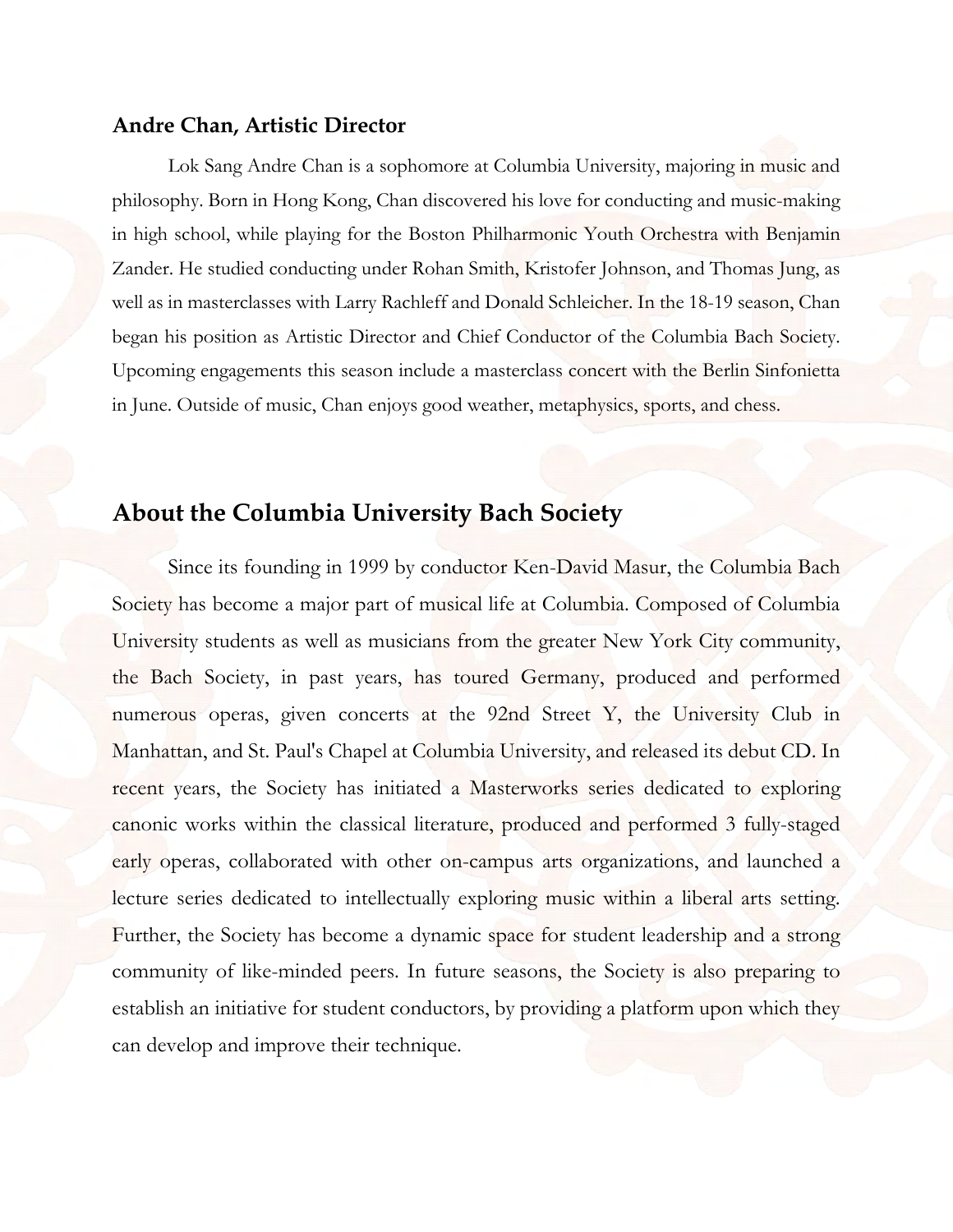Please join us again next fall for the **2019-2020** season! We are planning exciting pieces by **Bach** and **Barber**, and the **250th Birthday Celebration** of **Beethoven** in 2020!

See you then!

#### **The Bach Society Chorus**

| <b>Soprano</b>                               | <u>Alto</u>       | Tenor                                                        | <b>Bass</b>           |
|----------------------------------------------|-------------------|--------------------------------------------------------------|-----------------------|
| Iyobosa Bello-Asemota (CC) Erin Bronner (BC) |                   | Lex Baird (CC)                                               | Edgar Elliot (CC)     |
| Srinidhi Bharadwaj (SEAS)                    |                   | Emma Hoffman (BC) Luis Jose Batista (CC) Jonathan Moore (CC) |                       |
| Jessica Edgar (CC)                           | Emma Lee (CC)     | Vanessa Ho (CC)                                              | David Newtown         |
|                                              | Cindy Wang (SEAS) | Angela Yu (CC)                                               | Herbert Rimerman (CC) |
|                                              | Ella Weiner (BC)  |                                                              |                       |

#### **The Bach Society Orchestra**

Nikhil Lahiri (CC) Ariella Napoli (BC)

| Violin I                  | <u>Viola</u>              | Oboe                   |
|---------------------------|---------------------------|------------------------|
| Stephanie Rager ** (SEAS) | Rowan McDonald *          | Morgan Sapp * (TC)     |
| Joheen Chakraborty (CC)   | Javier Cattle (CC)        | Matthew Park (SEAS)    |
| Alan Du (CC)              | Lily Parker (BC)          | Mitchell Thomas (SEAS) |
| Jenny Jin (CC)            | Rebecca Stephen (CC)      |                        |
| Julia Robbins (BC)        |                           | <b>Bassoon</b>         |
|                           |                           | Hannah Wang (CC)       |
| Violin II                 | Cello                     |                        |
| Felicia Woron * (GS)      | Kiran Singh-Smith $*(BC)$ | <b>Double Bass</b>     |

Ava Doyle (SEAS) Beatrice Lintner (BC) Jeffrey Daniel Torborg \* (CC)

Joyce Liu (SEAS) Nicole Sim (BC) **Organ & Harpsichord** Jenniffer Profitt (CC) Julian Bennett Holmes

Musicians are generally listed in alphabetical order by last name. \*\* for concertmaster  $\&$  \* for section leader. (In the absence of \*\* or \*, musicians share leadership equally.)